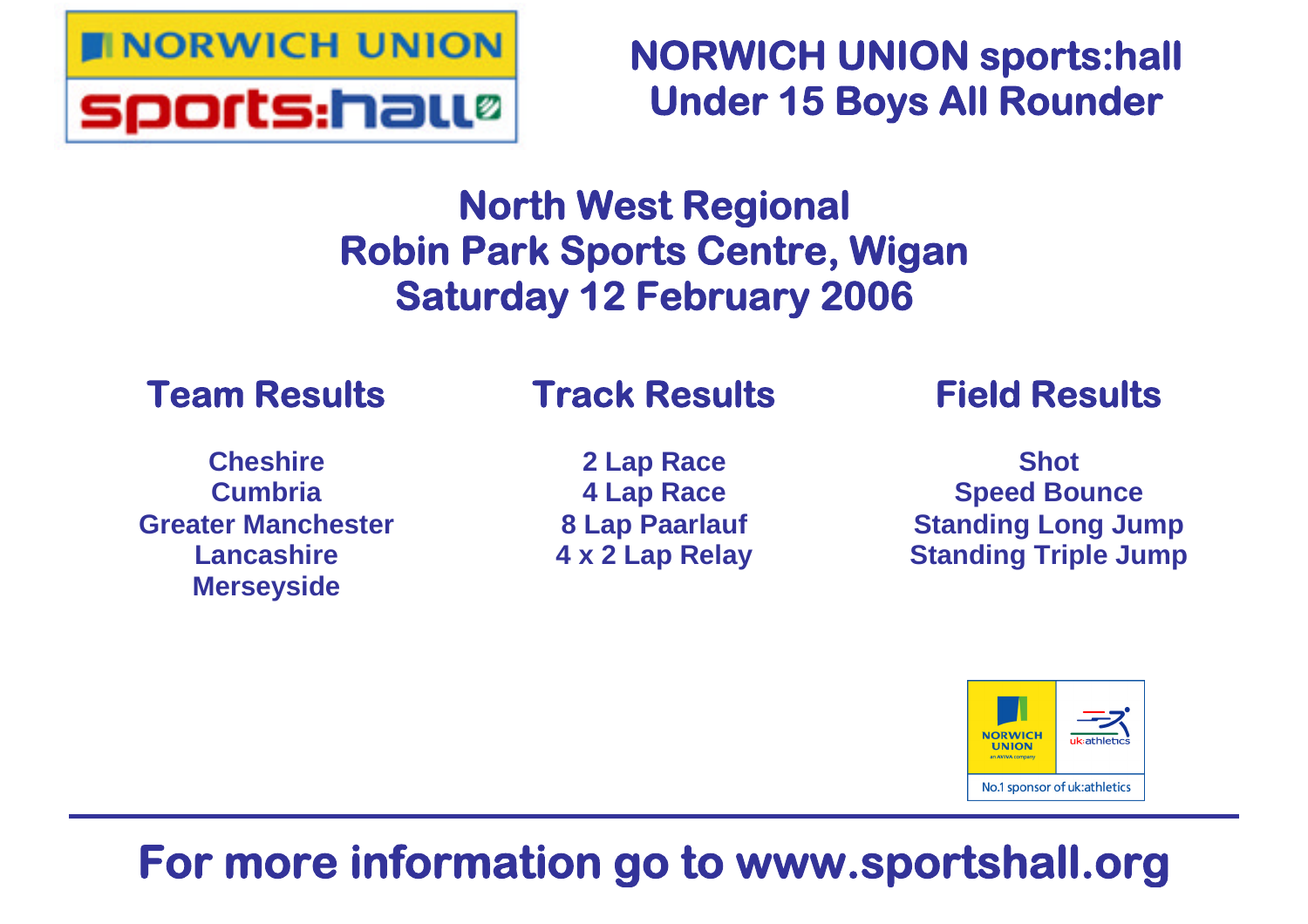### **Competition Results**

| Ranking | Team                      | <b>Score</b> | <b>Individual</b> | P8 | 4x2 |
|---------|---------------------------|--------------|-------------------|----|-----|
|         | Cheshire                  | 641          | 521               | 50 | 70  |
| 2       | Merseyside                | 601          | 531               | 70 | O   |
| 3       | Lancashire                | 555          | 465               | 40 | 50  |
| 4       | <b>Greater Manchester</b> | 548          | 428               | 60 | 60  |
| 5       | Cumbria                   | 431          | 391               | O  | 40  |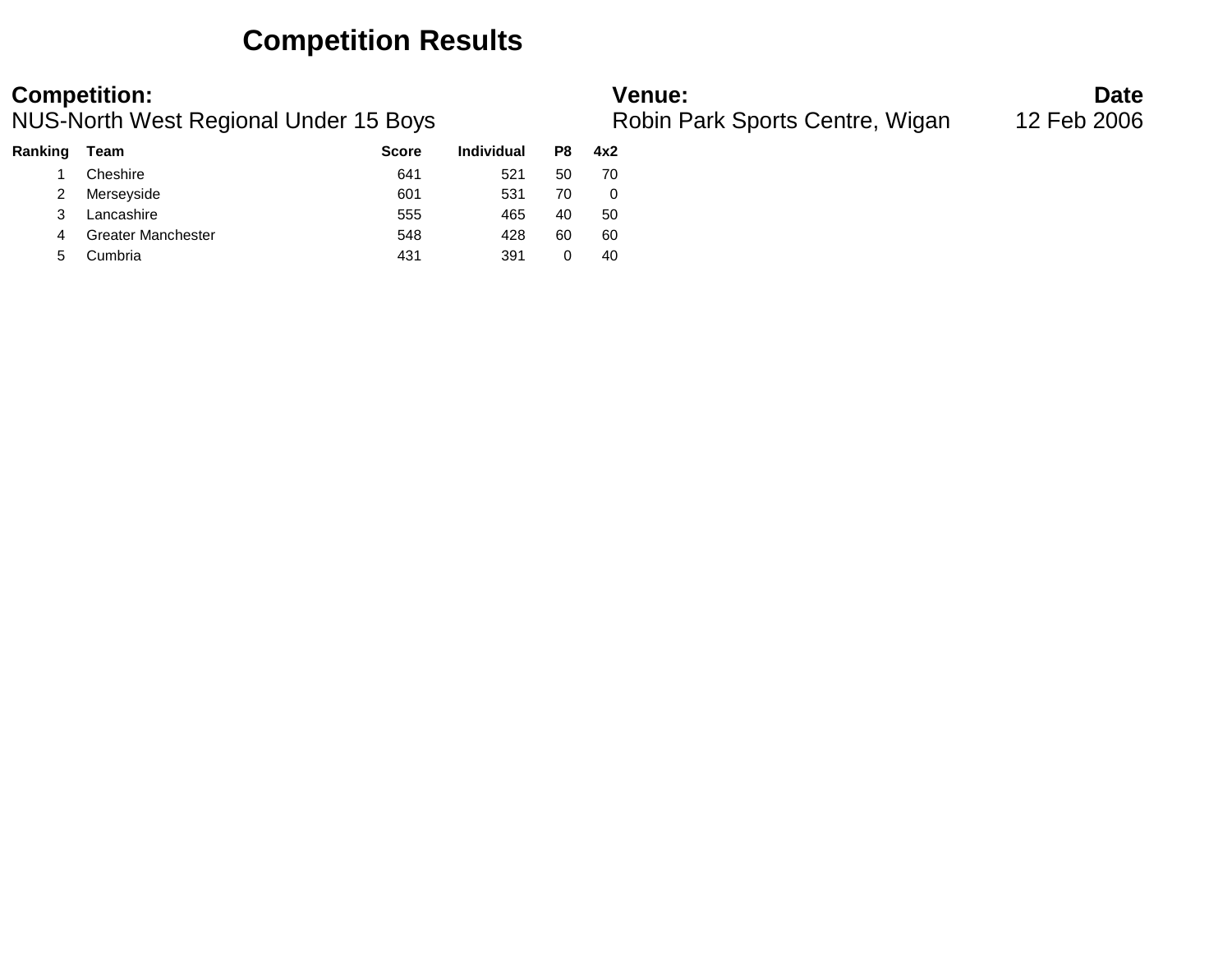### **Athlete Results**

| <b>Venue:</b> |
|---------------|
|---------------|

| Ranking        | <b>BibNo Athlete</b>      | Team                      | <b>Score</b> | 2LR | 4LR | s  | SB | <b>SLJ</b> | <b>STJ</b> |  |
|----------------|---------------------------|---------------------------|--------------|-----|-----|----|----|------------|------------|--|
|                | 80 Mike Ehlan             | Merseyside                | 146          |     | 48  | 48 |    |            | 50         |  |
| $\overline{c}$ | 79 Anthony Marsh          | Merseyside                | 140          | 41  |     |    | 49 | 50         |            |  |
| 3              | 77 Martyn Brown           | Merseyside                | 139          | 50  |     |    | 49 |            | 40         |  |
| 4              | 60 Bradlie Houldsworth    | Cumbria                   | 133          | 47  |     | 40 |    |            | 46         |  |
| $5=$           | 53 Michael Lyness         | Cheshire                  | 132          |     | 42  | 42 |    |            | 48         |  |
| $5=$           | 70 Johnathon Harker       | Lancashire                | 132          | 38  |     | 50 |    |            | 44         |  |
| $7 =$          | 50 James Carey            | Cheshire                  | 131          | 41  |     | 44 |    | 46         |            |  |
| $7 =$          | 54 Gareth Preston         | Cheshire                  | 131          | 44  |     | 46 |    | 41         |            |  |
| 9              | 49 Luke Miller Briggs     | Cheshire                  | 127          | 47  |     |    | 36 | 44         |            |  |
| 10             | 51 Matthew White          | Cheshire                  | 124          |     | 50  |    | 32 |            | 42         |  |
| 11             | 72 Garetgh Jones          | Lancashire                | 115          |     | 36  |    | 43 |            | 36         |  |
| 12             | <b>74 Dominic Garrett</b> | Lancashire                | 114          |     | 38  |    | 38 |            | 38         |  |
| 13             | 63 Lewis Coulton          | <b>Greater Manchester</b> | 113          | 36  |     | 36 |    | 41         |            |  |
| 14             | 67 Matthew Edwards        | <b>Greater Manchester</b> | 110          |     | 44  |    | 34 | 32         |            |  |
| $15 =$         | 52 Stuart Price           | Cheshire                  | 106          |     | 32  |    | 43 |            | 31         |  |
| $15 =$         | 56 Ryan Low               | Cumbria                   | 106          |     | 46  | 26 |    | 34         |            |  |
| $15 =$         | 81 Mark Hughes            | Merseyside                | 106          | 26  |     |    | 46 |            | 34         |  |
| 18             | 65 Bandelle McClaren      | <b>Greater Manchester</b> | 105          | 31  |     |    | 26 | 48         |            |  |
| 19             | 73 George Sharp           | Lancashire                | 104          | 28  |     | 38 |    | 38         |            |  |
| $20=$          | 66 John Evans             | <b>Greater Manchester</b> | 100          |     | 40  | 32 |    |            | 28         |  |
| $20=$          | 78 Ryan Horton            | Merseyside                | 100          |     | 34  | 30 |    | 36         |            |  |
| 22             | 64 Sam Gough              | <b>Greater Manchester</b> | 99           | 34  |     | 34 |    |            | 31         |  |
| 23             | 75 Andrew Harrison        | Lancashire                | 96           |     | 30  |    | 40 | 26         |            |  |
| 24             | 71 Matthew Bugler         | Lancashire                | 87           | 31  |     | 28 |    | 28         |            |  |
| 25             | 68 Daniel Miller          | <b>Greater Manchester</b> | 84           |     | 28  |    | 30 |            | 26         |  |
| 26             | 58 Matthew Lishman        | Cumbria                   | 82           | 24  |     |    | 28 | 30         |            |  |
| 27             | 57 Ben Welton             | Cumbria                   | 70           | 22  |     |    | 24 | 24         |            |  |
| 28             | 76 Ivan Kilroe            | Lancashire                | 0            |     |     |    |    |            |            |  |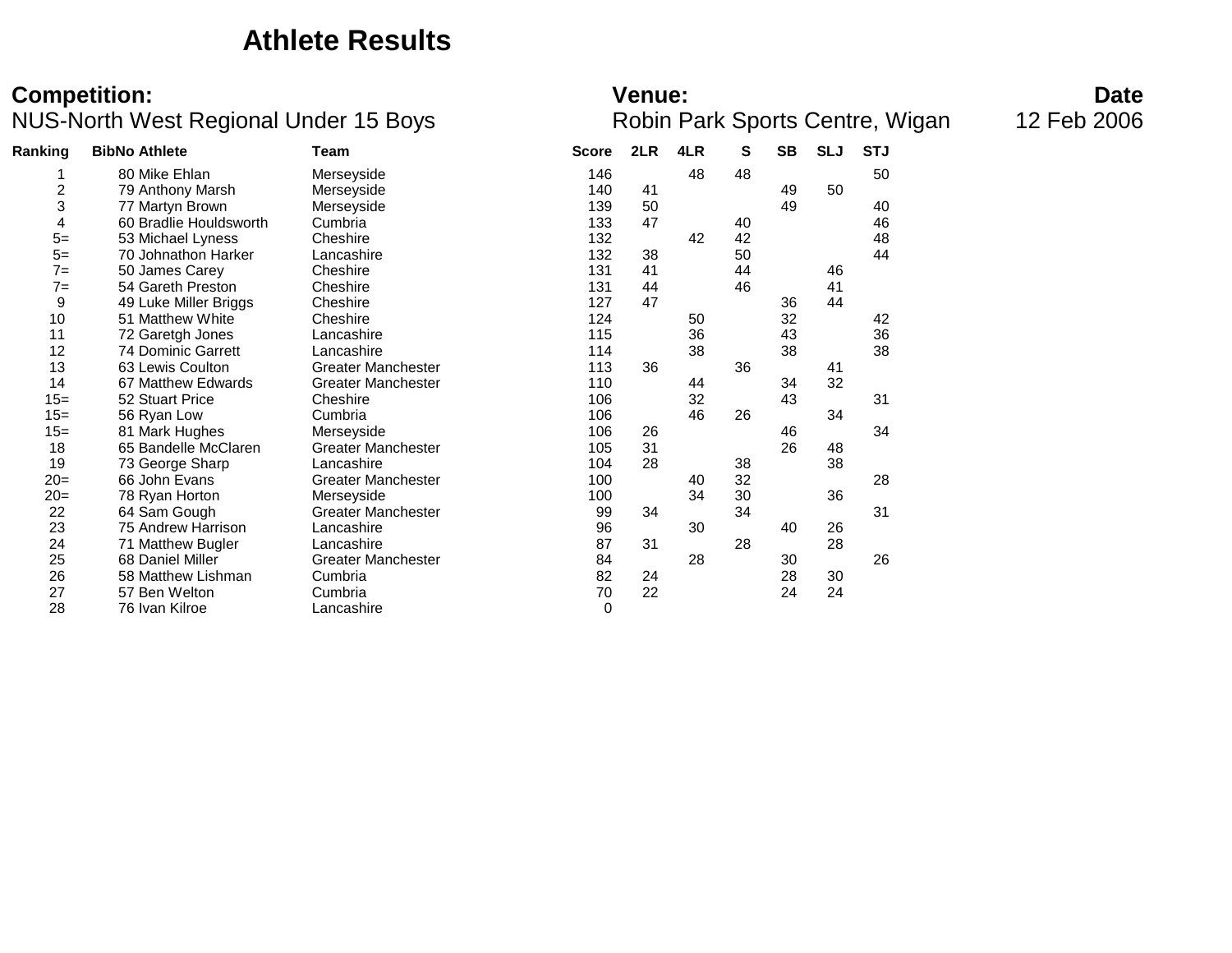## **Team Results Cheshire (orange)**

| <b>Competition:</b> | <b>Venue:</b> | Date |
|---------------------|---------------|------|
|                     |               |      |

| Ranking | Team                      | <b>Score</b> | <b>Individual</b> | P8 | 4x2 |
|---------|---------------------------|--------------|-------------------|----|-----|
|         | Cheshire                  | 641          | 521               | 50 | 70  |
|         | Merseyside                | 601          | 531               | 70 | 0   |
| 3       | Lancashire                | 555          | 465               | 40 | 50  |
| 4       | <b>Greater Manchester</b> | 548          | 428               | 60 | 60  |
| 5       | Cumbria                   | 431          | 391               |    | 40  |

| <b>Comp No Name</b> |                       | <b>Event</b> | Perf1 | Perf <sub>2</sub> | Perf <sub>3</sub> | Perf4 | Best  | Ranking        | <b>Points</b> |
|---------------------|-----------------------|--------------|-------|-------------------|-------------------|-------|-------|----------------|---------------|
| 49                  | Luke Miller Briggs    | 2LR          | 21.3  |                   |                   |       | 21.3  | $2=$           | 47            |
| 49                  | Luke Miller Briggs    | <b>SB</b>    | 76    |                   |                   |       | 76    | 8              | 36            |
| 49                  | Luke Miller Briggs    | <b>SLJ</b>   | 2.38  | 2.46              | 2.35              |       | 2.46  | 4              | 44            |
| 50                  | James Carey           | 2LR          | 21.7  |                   |                   |       | 21.7  | $5=$           | 41            |
| 50                  | <b>James Carey</b>    | S            | 9.12  | 9.55              | 10.17             |       | 10.17 | 4              | 44            |
| 50                  | James Carey           | <b>SLJ</b>   | 2.38  | 2.38              | 2.47              |       | 2.47  | 3              | 46            |
| 51                  | <b>Matthew White</b>  | 4LR          | 45.8  |                   |                   |       | 45.8  |                | 50            |
| 51                  | <b>Matthew White</b>  | <b>SB</b>    | 69    |                   |                   |       | 69    | 10             | 32            |
| 51                  | <b>Matthew White</b>  | <b>STJ</b>   | 7.09  | 7.08              | 7.20              |       | 7.20  | 5              | 42            |
| 52                  | <b>Stuart Price</b>   | 4LR          | 49.5  |                   |                   |       | 49.5  | 10             | 32            |
| 52                  | <b>Stuart Price</b>   | <b>SB</b>    | 80    |                   |                   |       | 80    | $4=$           | 43            |
| 52                  | <b>Stuart Price</b>   | <b>STJ</b>   | 6.00  | 5.98              | 5.60              |       | 6.00  | $10=$          | 31            |
| 53                  | Michael Lyness        | 4LR          | 47.6  |                   |                   |       | 47.6  | 5              | 42            |
| 53                  | Michael Lyness        | S            | 9.29  | 9.20              | 9.18              |       | 9.29  | 5              | 42            |
| 53                  | Michael Lyness        | <b>STJ</b>   | 8.20  | 7.95              | 7.14              |       | 8.20  | $\overline{2}$ | 48            |
| 54                  | <b>Gareth Preston</b> | 2LR          | 21.5  |                   |                   |       | 21.5  | 4              | 44            |
| 54                  | <b>Gareth Preston</b> | S            | 9.80  | 10.41             | 9.83              |       | 10.41 | 3              | 46            |
| 54                  | <b>Gareth Preston</b> | SLJ          | 2.41  | 2.35              | 2.28              |       | 2.41  | $5=$           | 41            |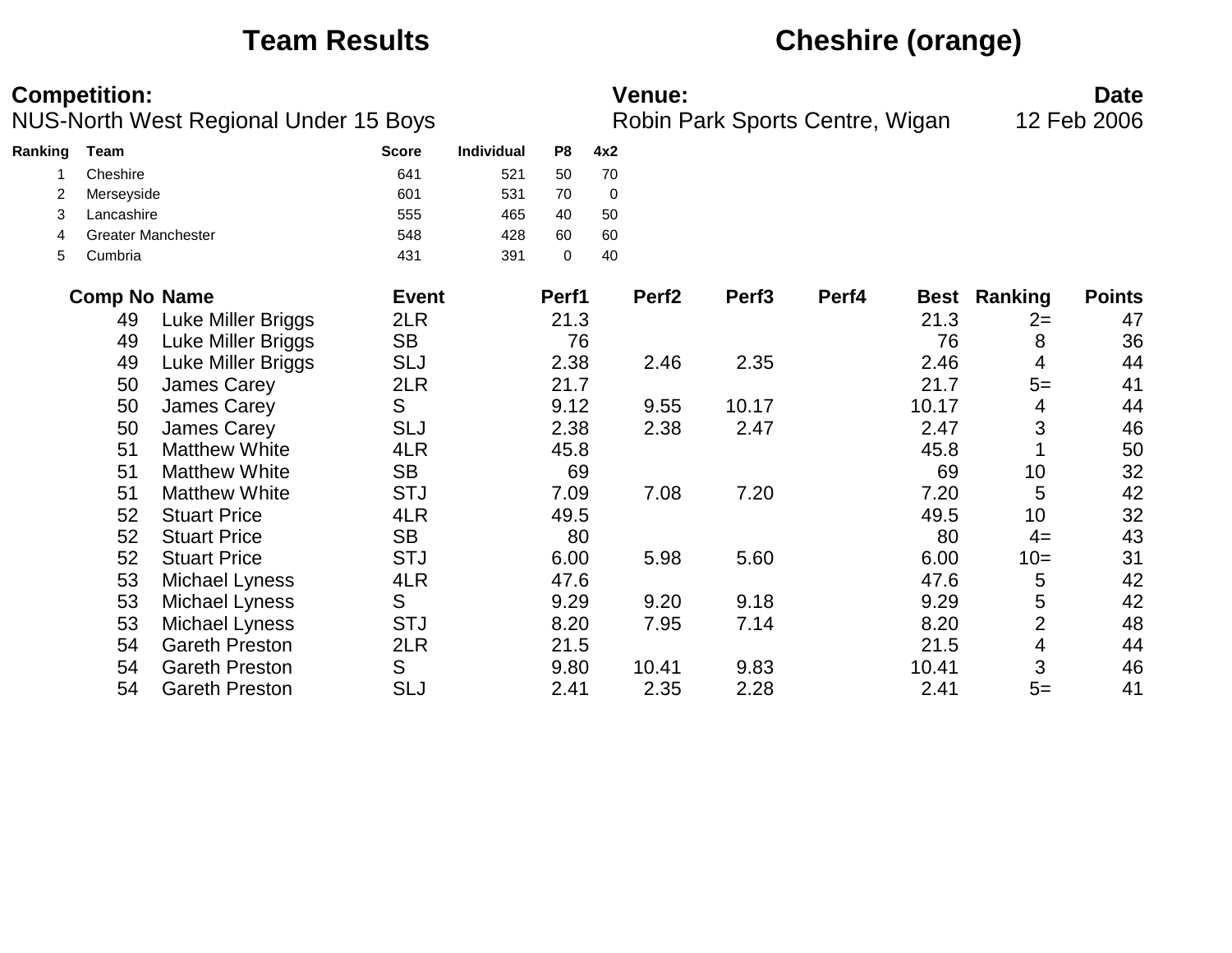# **Team Results Cumbria (navy)**

|         | <b>Competition:</b> |                                              |              |            |       |     | <b>Venue:</b>     |                   |                                 |      |                     | <b>Date</b>   |
|---------|---------------------|----------------------------------------------|--------------|------------|-------|-----|-------------------|-------------------|---------------------------------|------|---------------------|---------------|
|         |                     | <b>NUS-North West Regional Under 15 Boys</b> |              |            |       |     |                   |                   | Robin Park Sports Centre, Wigan |      |                     | 12 Feb 2006   |
| Ranking | <b>Team</b>         |                                              | <b>Score</b> | Individual | P8    | 4x2 |                   |                   |                                 |      |                     |               |
|         | Cheshire            |                                              | 641          | 521        | 50    | 70  |                   |                   |                                 |      |                     |               |
|         | Merseyside          |                                              | 601          | 531        | 70    | 0   |                   |                   |                                 |      |                     |               |
| 3       | Lancashire          |                                              | 555          | 465        | 40    | 50  |                   |                   |                                 |      |                     |               |
| 4       |                     | <b>Greater Manchester</b>                    | 548          | 428        | 60    | 60  |                   |                   |                                 |      |                     |               |
| 5       | Cumbria             |                                              | 431          | 391        | 0     | 40  |                   |                   |                                 |      |                     |               |
|         | <b>Comp No Name</b> |                                              | <b>Event</b> |            | Perf1 |     | Perf <sub>2</sub> | Perf <sub>3</sub> | Perf4                           |      | <b>Best Ranking</b> | <b>Points</b> |
|         | 56                  | Ryan Low                                     | 4LR          |            | 47.0  |     |                   |                   |                                 | 47.0 | 3                   | 46            |
|         | 56                  | Ryan Low                                     | S            |            | 7.53  |     | 0.00              | 7.03              |                                 | 7.53 | 13                  | 26            |
|         | 56                  | Ryan Low                                     | SLJ          |            | 2.06  |     | 2.13              | 2.26              |                                 | 2.26 | 9                   | 34            |
|         | 57                  | <b>Ben Welton</b>                            | 2LR          |            | 25.0  |     |                   |                   |                                 | 25.0 | 15                  | 22            |
|         | 57                  | <b>Ben Welton</b>                            | <b>SB</b>    |            | 47    |     |                   |                   |                                 | 47   | 14                  | 24            |
|         | 57                  | <b>Ben Welton</b>                            | <b>SLJ</b>   |            | 1.78  |     | 1.82              | 1.78              |                                 | 1.82 | 14                  | 24            |
|         | 58                  | <b>Matthew Lishman</b>                       | 2LR          |            | 24.6  |     |                   |                   |                                 | 24.6 | 14                  | 24            |
|         | 58                  | <b>Matthew Lishman</b>                       | <b>SB</b>    |            | 56    |     |                   |                   |                                 | 56   | 12                  | 28            |
|         | 58                  | <b>Matthew Lishman</b>                       | <b>SLJ</b>   |            | 1.95  |     | 2.04              | 2.02              |                                 | 2.04 | 11                  | 30            |
|         | 60                  | <b>Bradlie Houldsworth</b>                   | 2LR          |            | 21.3  |     |                   |                   |                                 | 21.3 | $2=$                | 47            |
|         | 60                  | <b>Bradlie Houldsworth</b>                   | S            |            | 8.25  |     | 9.08              | 8.94              |                                 | 9.08 | 6                   | 40            |
|         | 60                  | <b>Bradlie Houldsworth</b>                   | <b>STJ</b>   |            | 8.19  |     | 8.16              | 0.00              |                                 | 8.19 | 3                   | 46            |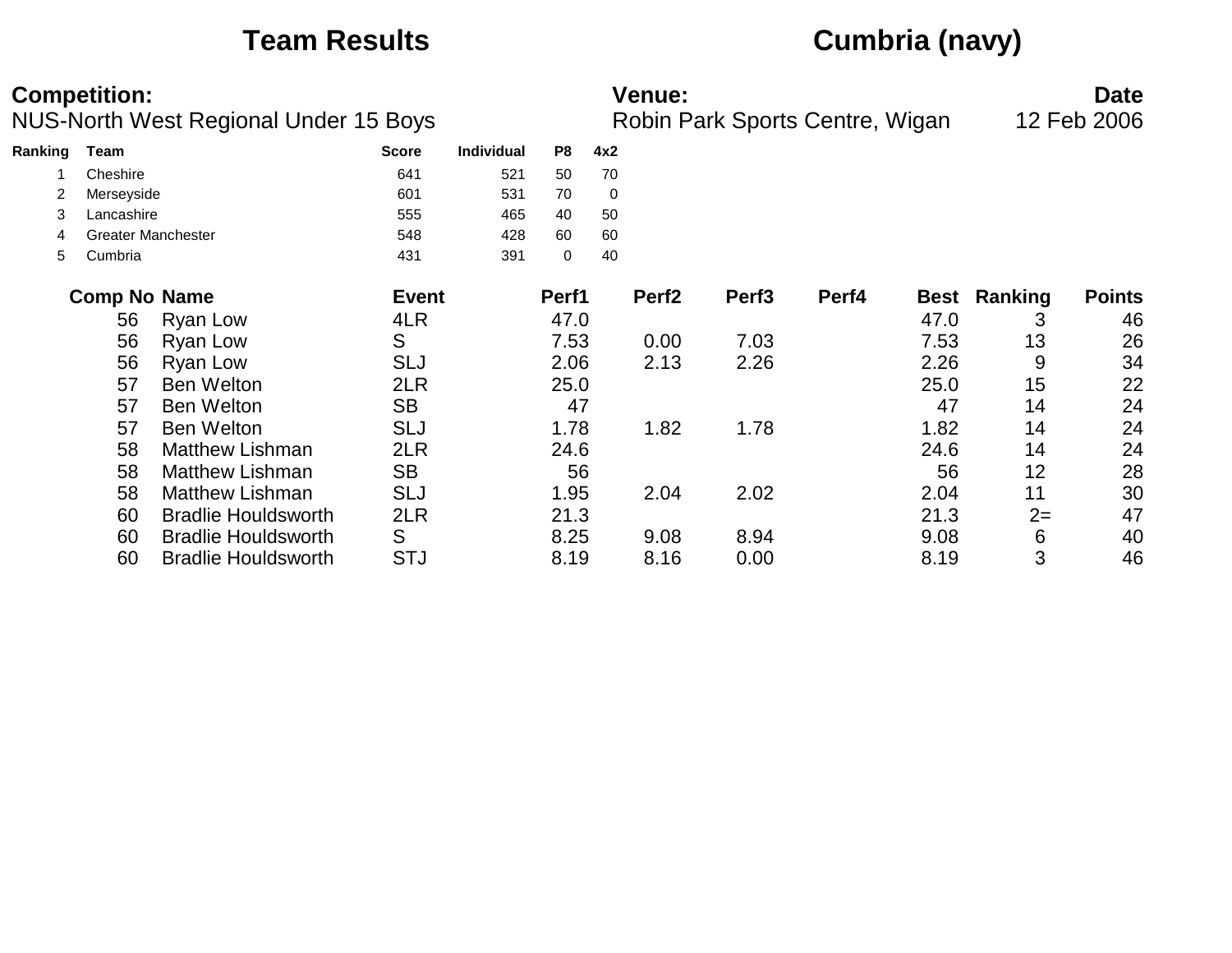### **Team Results Greater Manchester (red)**

| <b>Competition:</b> | <b>Venue:</b> | Date |
|---------------------|---------------|------|
|                     |               |      |

| Ranking | <b>Team</b>         |                           | <b>Score</b> | Individual | P <sub>8</sub> | 4x2         |                   |                   |       |      |                     |               |
|---------|---------------------|---------------------------|--------------|------------|----------------|-------------|-------------------|-------------------|-------|------|---------------------|---------------|
|         | Cheshire            |                           | 641          | 521        | 50             | 70          |                   |                   |       |      |                     |               |
| 2       | Merseyside          |                           | 601          | 531        | 70             | $\mathbf 0$ |                   |                   |       |      |                     |               |
| 3       | Lancashire          |                           | 555          | 465        | 40             | 50          |                   |                   |       |      |                     |               |
| 4       |                     | <b>Greater Manchester</b> | 548          | 428        | 60             | 60          |                   |                   |       |      |                     |               |
| 5       | Cumbria             |                           | 431          | 391        | 0              | 40          |                   |                   |       |      |                     |               |
|         | <b>Comp No Name</b> |                           | <b>Event</b> |            | Perf1          |             | Perf <sub>2</sub> | Perf <sub>3</sub> | Perf4 |      | <b>Best Ranking</b> | <b>Points</b> |
|         | 63                  | <b>Lewis Coulton</b>      | 2LR          |            | 22.4           |             |                   |                   |       | 22.4 | 8                   | 36            |
|         | 63                  | Lewis Coulton             | S            |            | 8.71           |             | 8.63              | 7.39              |       | 8.71 | 8                   | 36            |
|         | 63                  | Lewis Coulton             | <b>SLJ</b>   |            | 2.33           |             | 2.38              | 2.41              |       | 2.41 | $5=$                | 41            |
|         | 64                  | Sam Gough                 | 2LR          |            | 22.7           |             |                   |                   |       | 22.7 | 9                   | 34            |
|         | 64                  | Sam Gough                 | S            |            | 8.10           |             | 7.66              | 7.73              |       | 8.10 | 9                   | 34            |
|         | 64                  | Sam Gough                 | <b>STJ</b>   |            | 6.00           |             | 5.94              | 0.00              |       | 6.00 | $10=$               | 31            |
|         | 65                  | <b>Bandelle McClaren</b>  | 2LR          |            | 22.8           |             |                   |                   |       | 22.8 | $10=$               | 31            |
|         | 65                  | <b>Bandelle McClaren</b>  | <b>SB</b>    |            | 52             |             |                   |                   |       | 52   | 13                  | 26            |
|         | 65                  | <b>Bandelle McClaren</b>  | <b>SLJ</b>   |            | 2.44           |             | 2.58              | 2.21              |       | 2.58 | $\overline{2}$      | 48            |
|         | 66                  | John Evans                | 4LR          |            | 48.0           |             |                   |                   |       | 48.0 | 6                   | 40            |
|         | 66                  | John Evans                | S            |            | 7.22           |             | 7.93              | 7.69              |       | 7.93 | 10                  | 32            |
|         | 66                  | John Evans                | <b>STJ</b>   |            | 5.94           |             | 5.68              | 0.00              |       | 5.94 | 12                  | 28            |
|         | 67                  | <b>Matthew Edwards</b>    | 4LR          |            | 47.1           |             |                   |                   |       | 47.1 | 4                   | 44            |
|         | 67                  | <b>Matthew Edwards</b>    | <b>SB</b>    |            | 74             |             |                   |                   |       | 74   | 9                   | 34            |
|         | 67                  | <b>Matthew Edwards</b>    | <b>SLJ</b>   |            | 2.12           |             | 2.09              | 2.01              |       | 2.12 | 10                  | 32            |
|         | 68                  | <b>Daniel Miller</b>      | 4LR          |            | 51.0           |             |                   |                   |       | 51.0 | 12                  | 28            |
|         | 68                  | <b>Daniel Miller</b>      | <b>SB</b>    |            | 60             |             |                   |                   |       | 60   | 11                  | 30            |
|         | 68                  | <b>Daniel Miller</b>      | <b>STJ</b>   |            | 5.80           |             | 5.78              | 5.74              |       | 5.80 | 13                  | 26            |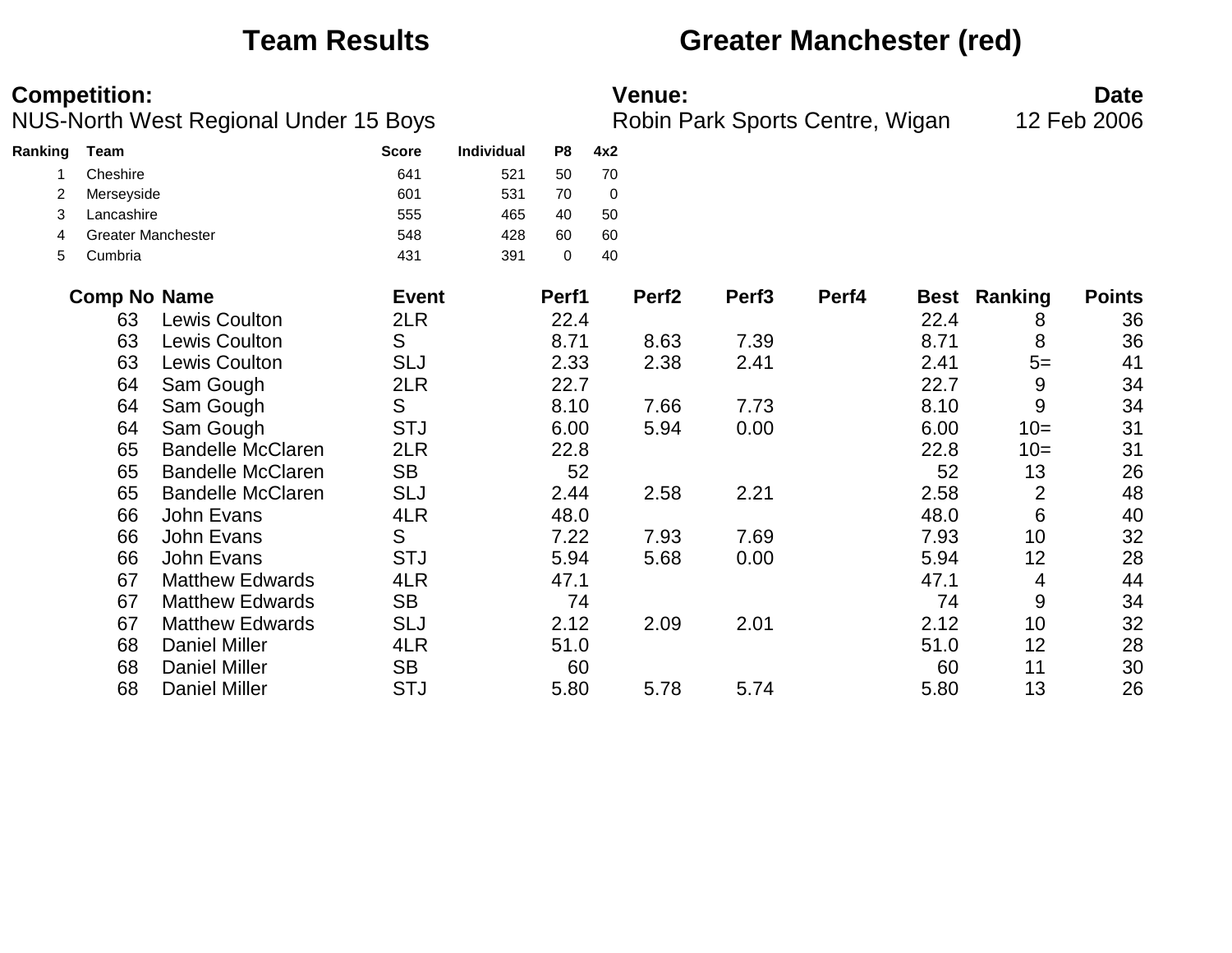## **Team Results Lancashire (green)**

| <b>Competition:</b> | Date<br><b>Venue:</b> |  |
|---------------------|-----------------------|--|
|                     |                       |  |

| Ranking | Team                |                           | <b>Score</b> | <b>Individual</b> | P8          | 4x2 |                   |                   |       |       |                |               |
|---------|---------------------|---------------------------|--------------|-------------------|-------------|-----|-------------------|-------------------|-------|-------|----------------|---------------|
|         | Cheshire            |                           | 641          | 521               | 50          | 70  |                   |                   |       |       |                |               |
| 2       | Merseyside          |                           | 601          | 531               | 70          | 0   |                   |                   |       |       |                |               |
| 3       | Lancashire          |                           | 555          | 465               | 40          | 50  |                   |                   |       |       |                |               |
| 4       |                     | <b>Greater Manchester</b> | 548          | 428               | 60          | 60  |                   |                   |       |       |                |               |
| 5       | Cumbria             |                           | 431          | 391               | $\mathbf 0$ | 40  |                   |                   |       |       |                |               |
|         | <b>Comp No Name</b> |                           | <b>Event</b> |                   | Perf1       |     | Perf <sub>2</sub> | Perf <sub>3</sub> | Perf4 |       | Best Ranking   | <b>Points</b> |
|         | 70                  | <b>Johnathon Harker</b>   | 2LR          |                   | 22.1        |     |                   |                   |       | 22.1  |                | 38            |
|         | 70                  | <b>Johnathon Harker</b>   | S            |                   | 11.22       |     | 11.54             | 12.07             |       | 12.07 |                | 50            |
|         | 70                  | <b>Johnathon Harker</b>   | <b>STJ</b>   |                   | 7.22        |     | 7.22              | 7.30              |       | 7.30  | 4              | 44            |
|         | 71                  | <b>Matthew Bugler</b>     | 2LR          |                   | 22.8        |     |                   |                   |       | 22.8  | $10=$          | 31            |
|         | 71                  | <b>Matthew Bugler</b>     | S            |                   | 7.73        |     | 7.08              | 6.80              |       | 7.73  | 12             | 28            |
|         | 71                  | <b>Matthew Bugler</b>     | <b>SLJ</b>   |                   | 1.88        |     | 1.90              | 2.02              |       | 2.02  | 12             | 28            |
|         | 72                  | Garetgh Jones             | 4LR          |                   | 48.5        |     |                   |                   |       | 48.5  | 8              | 36            |
|         | 72                  | Garetgh Jones             | <b>SB</b>    |                   | 80          |     |                   |                   |       | 80    | $4=$           | 43            |
|         | 72                  | Garetgh Jones             | <b>STJ</b>   |                   | 6.56        |     | 6.62              | 6.84              |       | 6.84  | 8              | 36            |
|         | 73                  | George Sharp              | 2LR          |                   | 23.0        |     |                   |                   |       | 23.0  | 12             | 28            |
|         | 73                  | George Sharp              | S            |                   | 8.34        |     | 7.41              | 9.04              |       | 9.04  | $\overline{7}$ | 38            |
|         | 73                  | George Sharp              | <b>SLJ</b>   |                   | 2.34        |     | 2.33              | 2.35              |       | 2.35  | 7              | 38            |
|         | 74                  | <b>Dominic Garrett</b>    | 4LR          |                   | 48.2        |     |                   |                   |       | 48.2  | $\overline{7}$ | 38            |
|         | 74                  | <b>Dominic Garrett</b>    | <b>SB</b>    |                   | 77          |     |                   |                   |       | 77    | $\overline{7}$ | 38            |
|         | 74                  | <b>Dominic Garrett</b>    | <b>STJ</b>   |                   | 7.00        |     | 0.00              | 0.00              |       | 7.00  | $\overline{7}$ | 38            |
|         | 75                  | <b>Andrew Harrison</b>    | 4LR          |                   | 49.7        |     |                   |                   |       | 49.7  | 11             | 30            |
|         | 75                  | <b>Andrew Harrison</b>    | <b>SB</b>    |                   | 78          |     |                   |                   |       | 78    | 6              | 40            |
|         | 75                  | <b>Andrew Harrison</b>    | <b>SLJ</b>   |                   | 1.88        |     | 1.82              | 1.93              |       | 1.93  | 13             | 26            |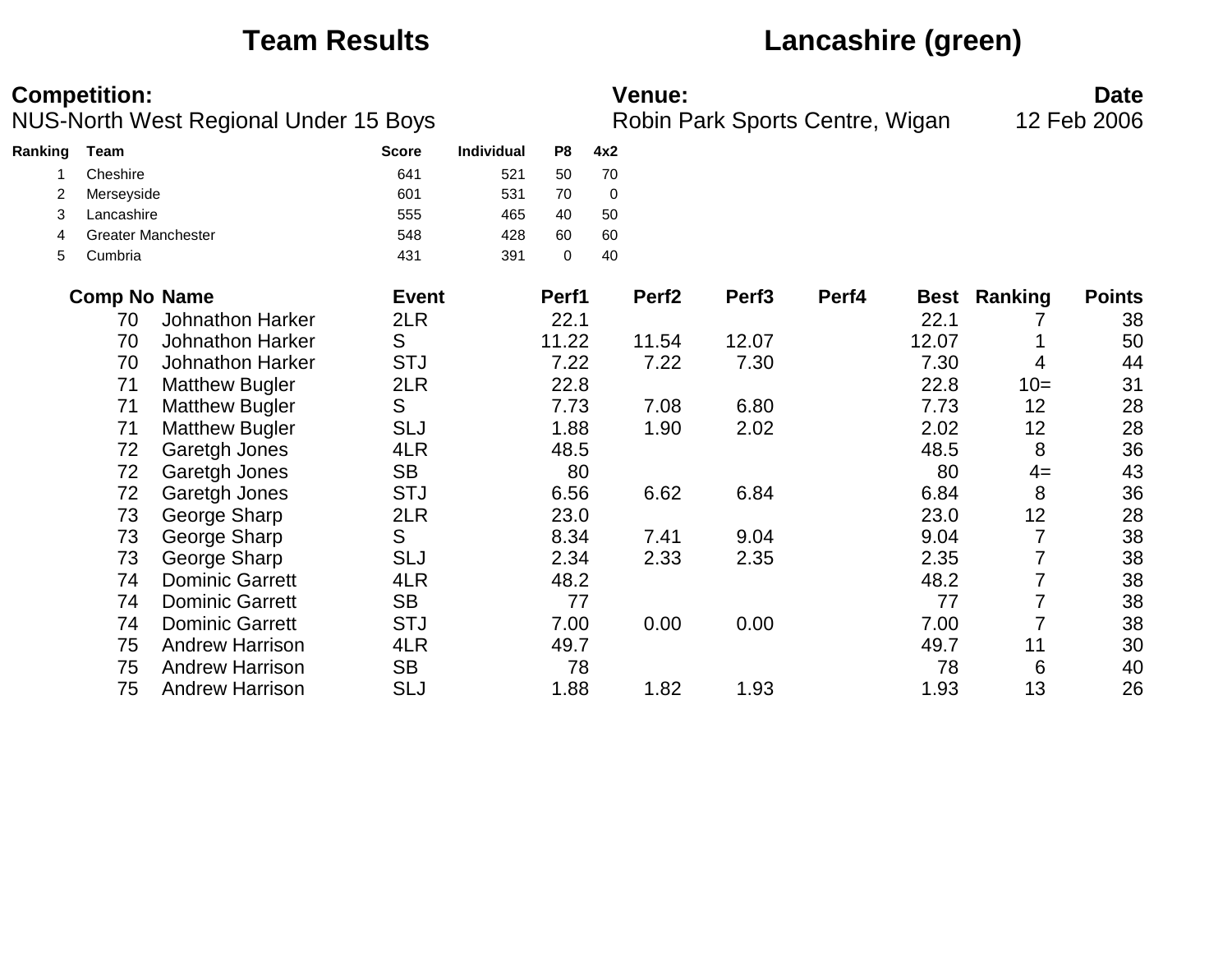## **Team Results Merseyside (royal)**

| <b>Competition:</b> | <b>Venue:</b> | Date |
|---------------------|---------------|------|
|                     |               |      |

| Ranking | Team                      | <b>Score</b> | <b>Individual</b> | P8    | 4x2               |  |
|---------|---------------------------|--------------|-------------------|-------|-------------------|--|
|         | Cheshire                  | 641          | 521               | 50    | 70                |  |
| 2       | Merseyside                | 601          | 531               | 70    | 0                 |  |
| 3       | Lancashire                | 555          | 465               | 40    | 50                |  |
| 4       | <b>Greater Manchester</b> | 548          | 428               | 60    | 60                |  |
| 5       | Cumbria                   | 431          | 391               | 0     | 40                |  |
|         | <b>Comp No Name</b>       | <b>Event</b> |                   | Perf1 | Perf <sub>2</sub> |  |
|         | Martyn Brown<br>77        | 2LR          |                   | 21.0  |                   |  |

| <b>Comp No Name</b> |                      | <b>Event</b> | Perf1 | Perf <sub>2</sub> | Perf <sub>3</sub> | Perf4 | <b>Best</b> | Ranking        | <b>Points</b> |
|---------------------|----------------------|--------------|-------|-------------------|-------------------|-------|-------------|----------------|---------------|
| 77                  | Martyn Brown         | 2LR          | 21.0  |                   |                   |       | 21.0        |                | 50            |
| 77                  | Martyn Brown         | <b>SB</b>    | 84    |                   |                   |       | 84          | $1 =$          | 49            |
| 77                  | Martyn Brown         | <b>STJ</b>   | 7.12  | 7.02              | 7.04              |       | 7.12        | 6              | 40            |
| 78                  | <b>Ryan Horton</b>   | 4LR          | 49.1  |                   |                   |       | 49.1        | 9              | 34            |
| 78                  | <b>Ryan Horton</b>   | S            | 7.23  | 7.05              | 7.77              |       | 7.77        | 11             | 30            |
| 78                  | <b>Ryan Horton</b>   | <b>SLJ</b>   | 2.34  | 2.12              | 2.30              |       | 2.34        | 8              | 36            |
| 79                  | <b>Anthony Marsh</b> | 2LR          | 21.7  |                   |                   |       | 21.7        | $5=$           | 41            |
| 79                  | <b>Anthony Marsh</b> | <b>SB</b>    | 84    |                   |                   |       | 84          | $1 =$          | 49            |
| 79                  | <b>Anthony Marsh</b> | <b>SLJ</b>   | 2.58  | 2.56              | 2.59              |       | 2.59        |                | 50            |
| 80                  | Mike Ehlan           | 4LR          | 46.3  |                   |                   |       | 46.3        | $\overline{2}$ | 48            |
| 80                  | Mike Ehlan           | S            | 10.78 | 0.00              | 10.28             |       | 10.78       | $\overline{2}$ | 48            |
| 80                  | Mike Ehlan           | <b>STJ</b>   | 8.46  | 8.24              | 8.38              |       | 8.46        |                | 50            |
| 81                  | Mark Hughes          | 2LR          | 23.9  |                   |                   |       | 23.9        | 13             | 26            |
| 81                  | Mark Hughes          | <b>SB</b>    | 82    |                   |                   |       | 82          | 3              | 46            |
| 81                  | Mark Hughes          | <b>STJ</b>   | 6.12  | 6.08              | 6.02              |       | 6.12        | 9              | 34            |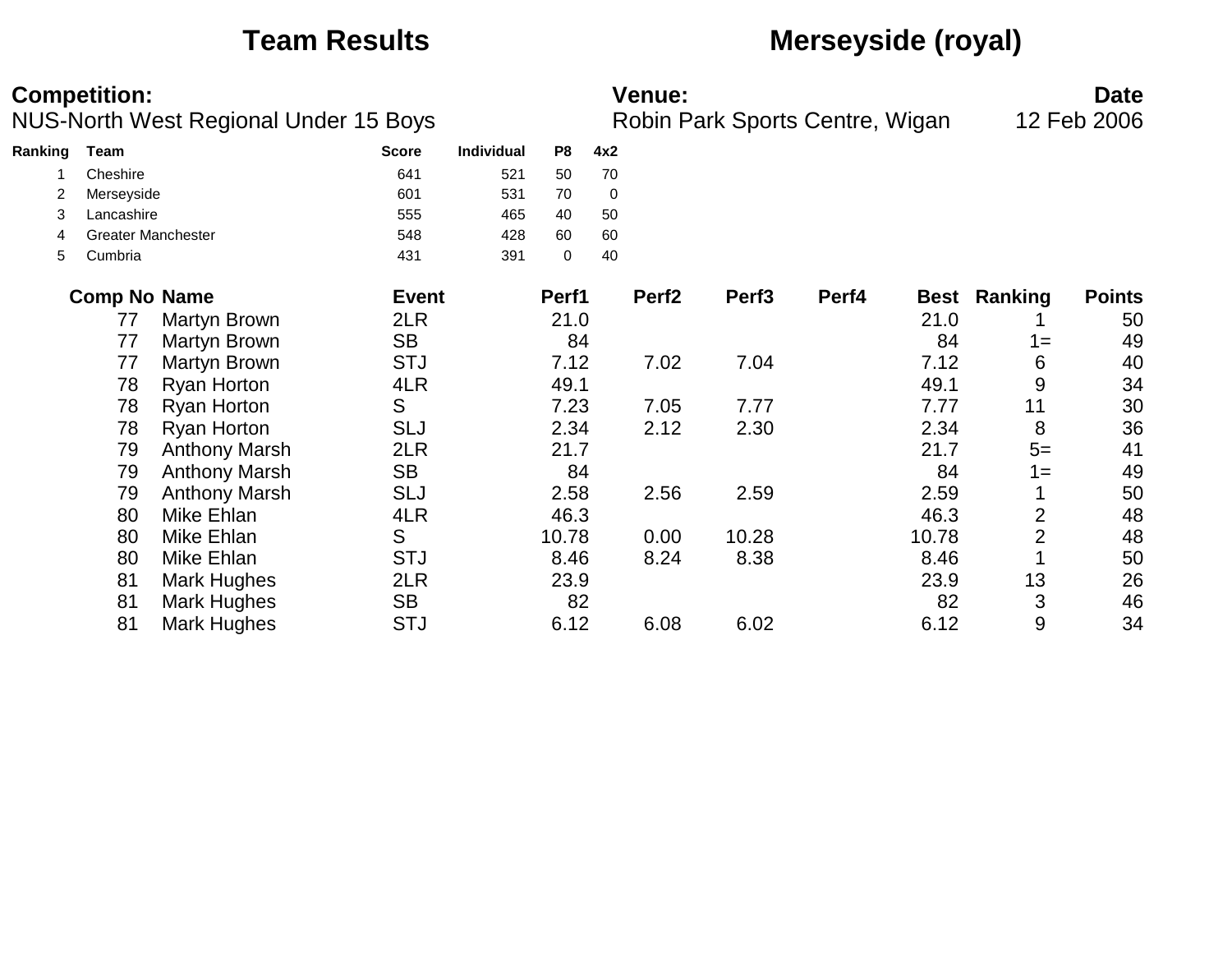### **Results Sheet 2 Lap Race**

| Ranking Team      |                           | Colour |    | <b>BibNo Name</b>          | <b>Best</b> | <b>Points</b> |
|-------------------|---------------------------|--------|----|----------------------------|-------------|---------------|
|                   | Merseyside                | royal  |    | 77 Martyn Brown            | 21.0        | 50            |
| $2 =$             | Cheshire                  | orange |    | 49 Luke Miller Briggs      | 21.3        | 47            |
| $2 =$             | Cumbria                   | navy   | 60 | <b>Bradlie Houldsworth</b> | 21.3        | 47            |
| 4                 | Cheshire                  | orange |    | 54 Gareth Preston          | 21.5        | 44            |
| $5=$              | Cheshire                  | orange |    | 50 James Carey             | 21.7        | 41            |
| $5=$              | Merseyside                | royal  |    | 79 Anthony Marsh           | 21.7        | 41            |
|                   | Lancashire                | green  |    | 70 Johnathon Harker        | 22.1        | 38            |
| 8                 | <b>Greater Manchester</b> | red    |    | 63 Lewis Coulton           | 22.4        | 36            |
| 9                 | <b>Greater Manchester</b> | red    |    | 64 Sam Gough               | 22.7        | 34            |
| $10 =$            | <b>Greater Manchester</b> | red    |    | 65 Bandelle McClaren       | 22.8        | 31            |
| $10=$             | Lancashire                | green  | 71 | <b>Matthew Bugler</b>      | 22.8        | 31            |
| $12 \overline{ }$ | Lancashire                | green  |    | 73 George Sharp            | 23.0        | 28            |
| 13                | Merseyside                | royal  | 81 | Mark Hughes                | 23.9        | 26            |
| 14                | Cumbria                   | navy   | 58 | <b>Matthew Lishman</b>     | 24.6        | 24            |
| 15                | Cumbria                   | navy   | 57 | Ben Welton                 | 25.0        | 22            |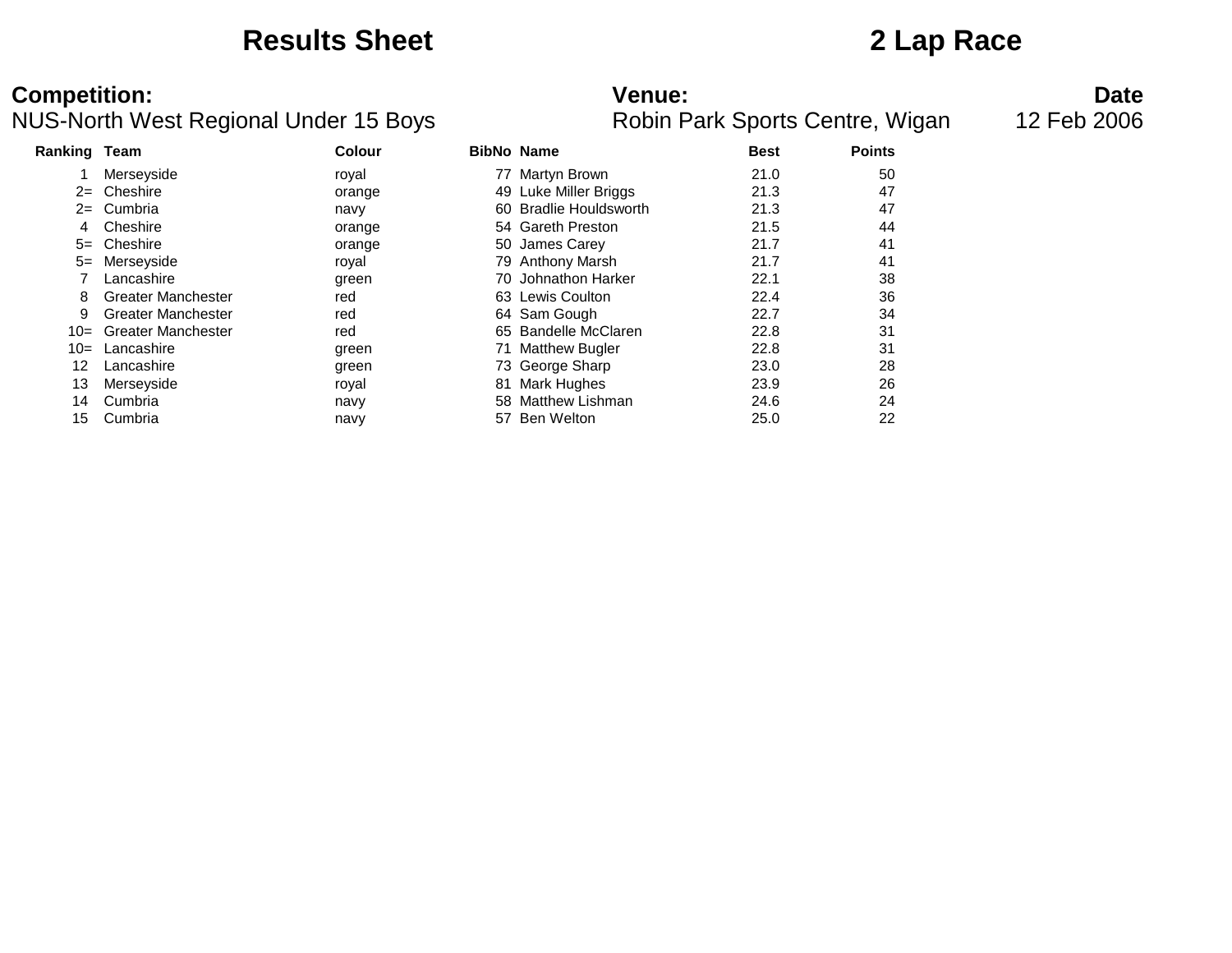### **Results Sheet 4 Lap Race**

# **Competition: Date**<br>**Robin Park Sports Centre, Wigan** 12 Feb 2006<br>**Robin Park Sports Centre, Wigan** 12 Feb 2006

| Ranking Team |                           | <b>Colour</b> | <b>BibNo Name</b>  | <b>Best</b> | <b>Points</b> |
|--------------|---------------------------|---------------|--------------------|-------------|---------------|
|              | Cheshire                  | orange        | 51 Matthew White   | 45.8        | 50            |
|              | Merseyside                | royal         | 80 Mike Ehlan      | 46.3        | 48            |
| 3            | Cumbria                   | navy          | 56 Ryan Low        | 47.0        | 46            |
| 4            | <b>Greater Manchester</b> | red           | 67 Matthew Edwards | 47.1        | 44            |
| 5.           | Cheshire                  | orange        | 53 Michael Lyness  | 47.6        | 42            |
| 6            | Greater Manchester        | red           | 66 John Evans      | 48.0        | 40            |
|              | Lancashire                | green         | 74 Dominic Garrett | 48.2        | 38            |
| 8            | Lancashire                | green         | 72 Garetgh Jones   | 48.5        | 36            |
| 9            | Merseyside                | royal         | 78 Ryan Horton     | 49.1        | 34            |
| 10           | Cheshire                  | orange        | 52 Stuart Price    | 49.5        | 32            |
| 11           | Lancashire                | green         | 75 Andrew Harrison | 49.7        | 30            |
| 12           | <b>Greater Manchester</b> | red           | 68 Daniel Miller   | 51.0        | 28            |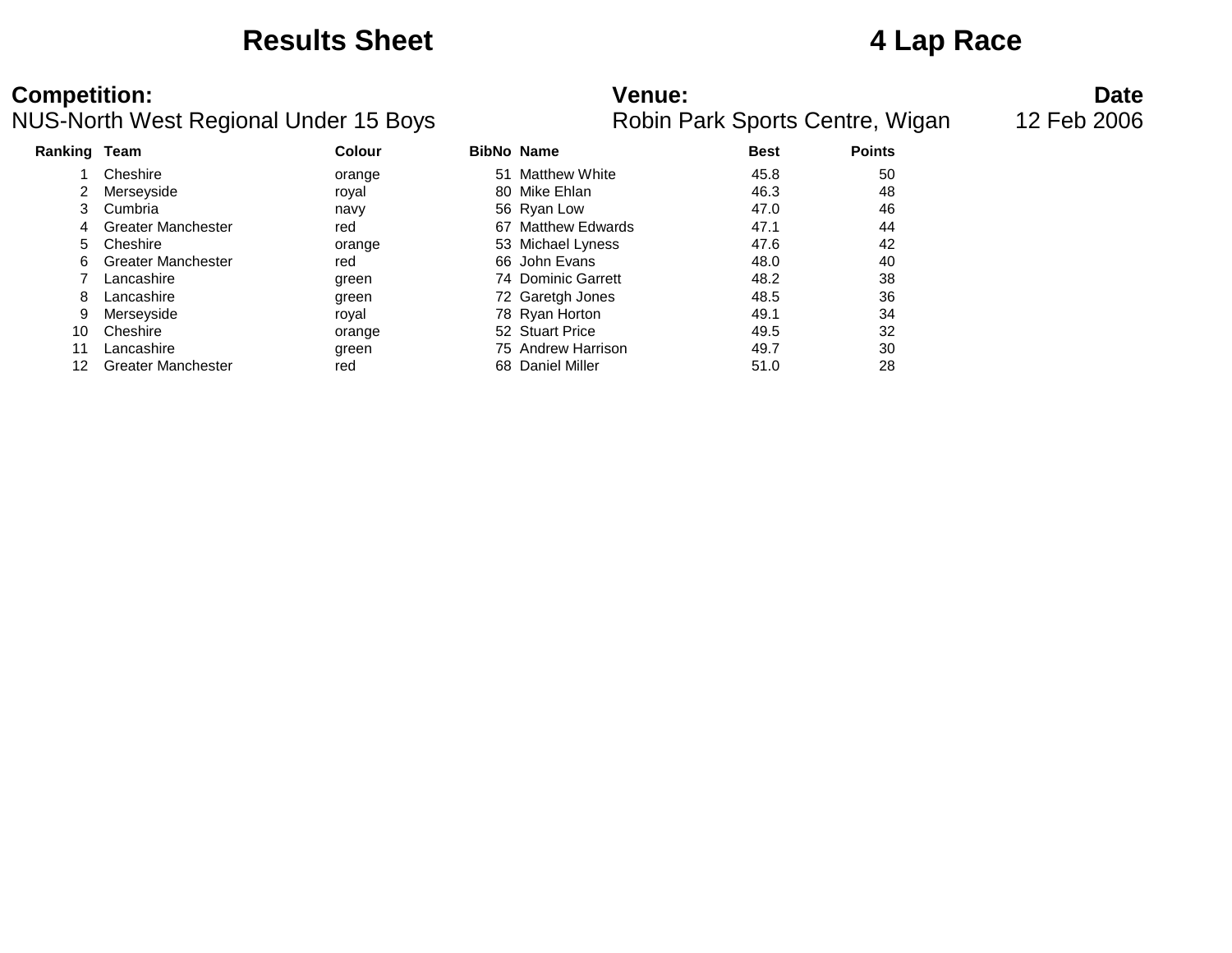### **Event Official Results Sheet 8 Lap Paarlauf**

| <b>Competition:</b>                   |    |                           |                                 | Venue:      | <b>Date</b> |                    |               |  |
|---------------------------------------|----|---------------------------|---------------------------------|-------------|-------------|--------------------|---------------|--|
| NUS-North West Regional Under 15 Boys |    |                           | Robin Park Sports Centre, Wigan | 12 Feb 2006 |             |                    |               |  |
| Ranking Code Team                     |    |                           | Colour                          | Heat        | Final       | <b>Performance</b> | <b>Points</b> |  |
|                                       | 05 | Merseyside                | roval                           | 1:30.6      | 0.0         | 1:30.6             | 70            |  |
|                                       | 03 | <b>Greater Manchester</b> | red                             | 1:33.6      | 0.0         | 1:33.6             | 60            |  |
|                                       | 01 | Cheshire                  | orange                          | 1:34.9      | 0.0         | 1:34.9             | 50            |  |
| 4                                     | 04 | Lancashire                | green                           | 1:35.6      | 0.0         | 1:35.6             | 40            |  |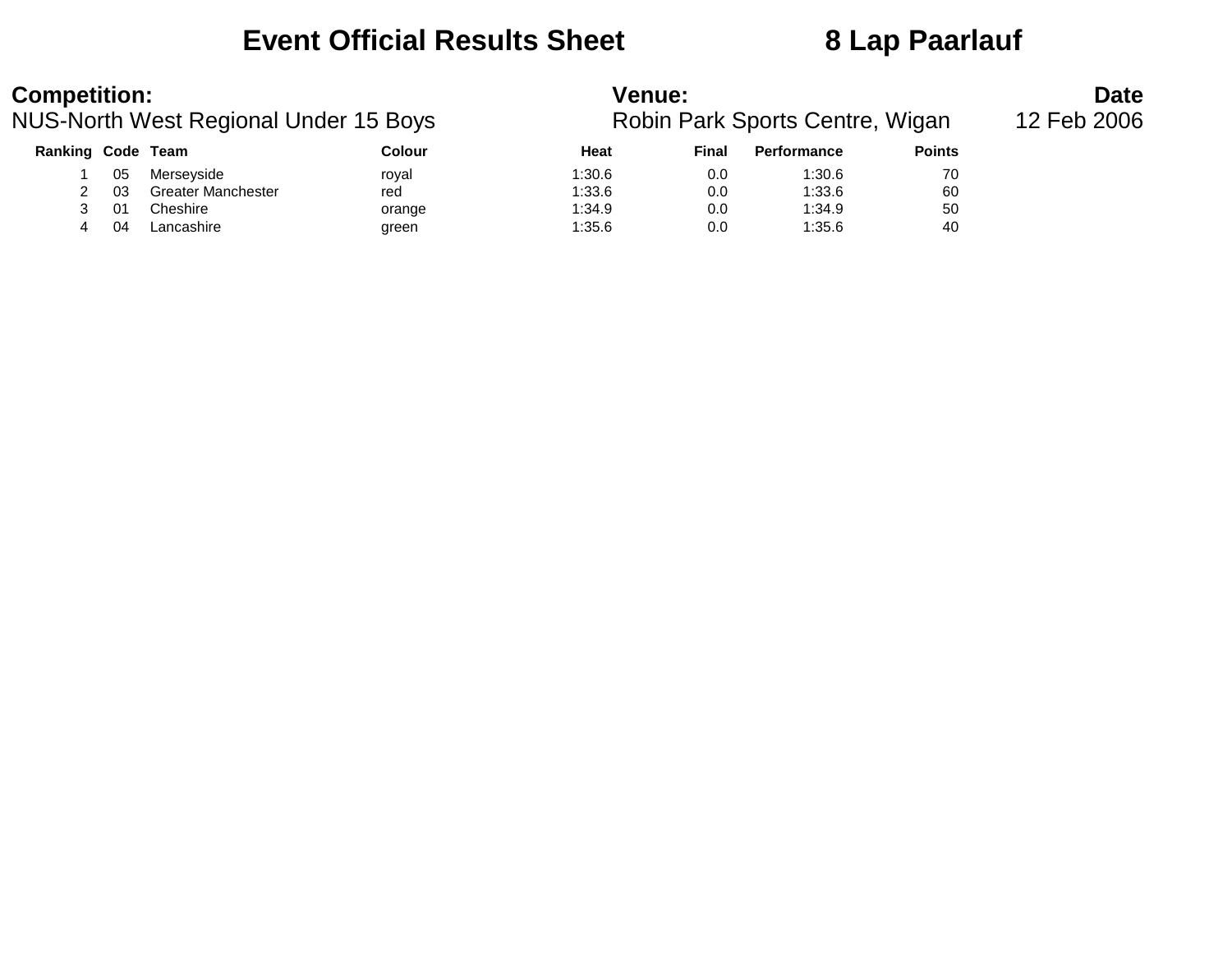## **Event Official Results Sheet 4 x 2 Lap Relay**

| <b>Competition:</b>                   |     |                           |                                 | Venue:      | <b>Date</b> |                    |               |  |
|---------------------------------------|-----|---------------------------|---------------------------------|-------------|-------------|--------------------|---------------|--|
| NUS-North West Regional Under 15 Boys |     |                           | Robin Park Sports Centre, Wigan | 12 Feb 2006 |             |                    |               |  |
| Ranking Code Team                     |     |                           | Colour                          | Heat        | Final       | <b>Performance</b> | <b>Points</b> |  |
|                                       |     | Cheshire                  | orange                          | 1:26.4      | 0.0         | 1:26.4             | 70            |  |
|                                       | 03. | <b>Greater Manchester</b> | red                             | 1:28.1      | 0.0         | 1:28.1             | 60            |  |
|                                       | 04  | Lancashire                | green                           | 1:28.7      | 0.0         | 1:28.7             | 50            |  |
| 4                                     | 02  | Cumbria                   | navy                            | 1:31.6      | 0.0         | 1:31.6             | 40            |  |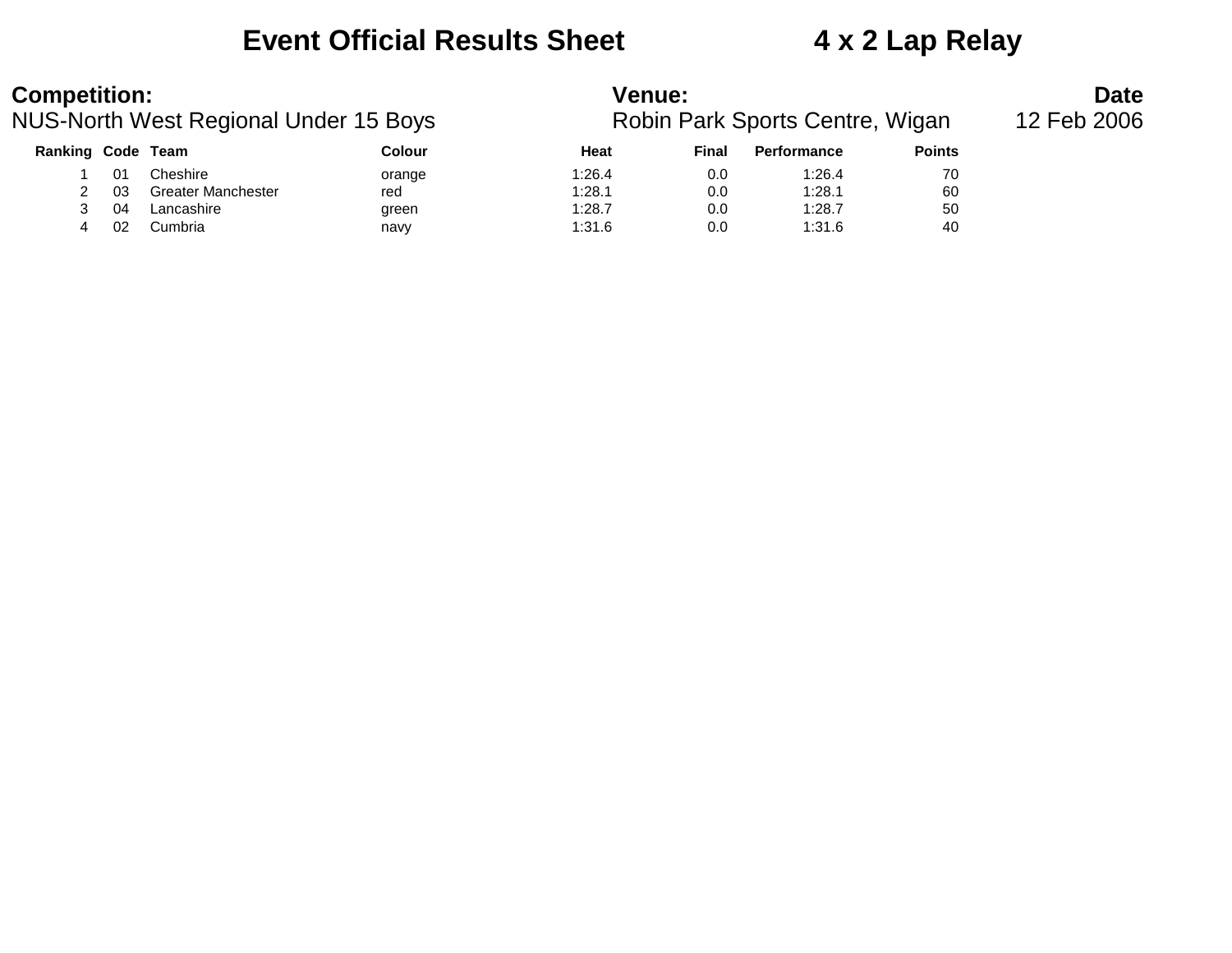### **Results Sheet Shot**

| <b>Ranking Team</b> |                           | Colour | <b>BibNo Name</b>      | <b>Best</b> | <b>Points</b> |
|---------------------|---------------------------|--------|------------------------|-------------|---------------|
|                     | Lancashire                | green  | 70 Johnathon Harker    | 12.07       | 50            |
|                     | Merseyside                | royal  | 80 Mike Ehlan          | 10.78       | 48            |
| 3                   | Cheshire                  | orange | 54 Gareth Preston      | 10.41       | 46            |
| 4                   | Cheshire                  | orange | 50 James Carey         | 10.17       | 44            |
| 5                   | Cheshire                  | orange | 53 Michael Lyness      | 9.29        | 42            |
| 6.                  | Cumbria                   | navy   | 60 Bradlie Houldsworth | 9.08        | 40            |
|                     | Lancashire                | green  | 73 George Sharp        | 9.04        | 38            |
| 8                   | <b>Greater Manchester</b> | red    | 63 Lewis Coulton       | 8.71        | 36            |
| 9                   | Greater Manchester        | red    | 64 Sam Gough           | 8.10        | 34            |
| 10                  | <b>Greater Manchester</b> | red    | 66 John Evans          | 7.93        | 32            |
| 11                  | Merseyside                | royal  | 78 Ryan Horton         | 7.77        | 30            |
| 12                  | Lancashire                | green  | 71 Matthew Bugler      | 7.73        | 28            |
| 13                  | Cumbria                   | navy   | 56 Ryan Low            | 7.53        | 26            |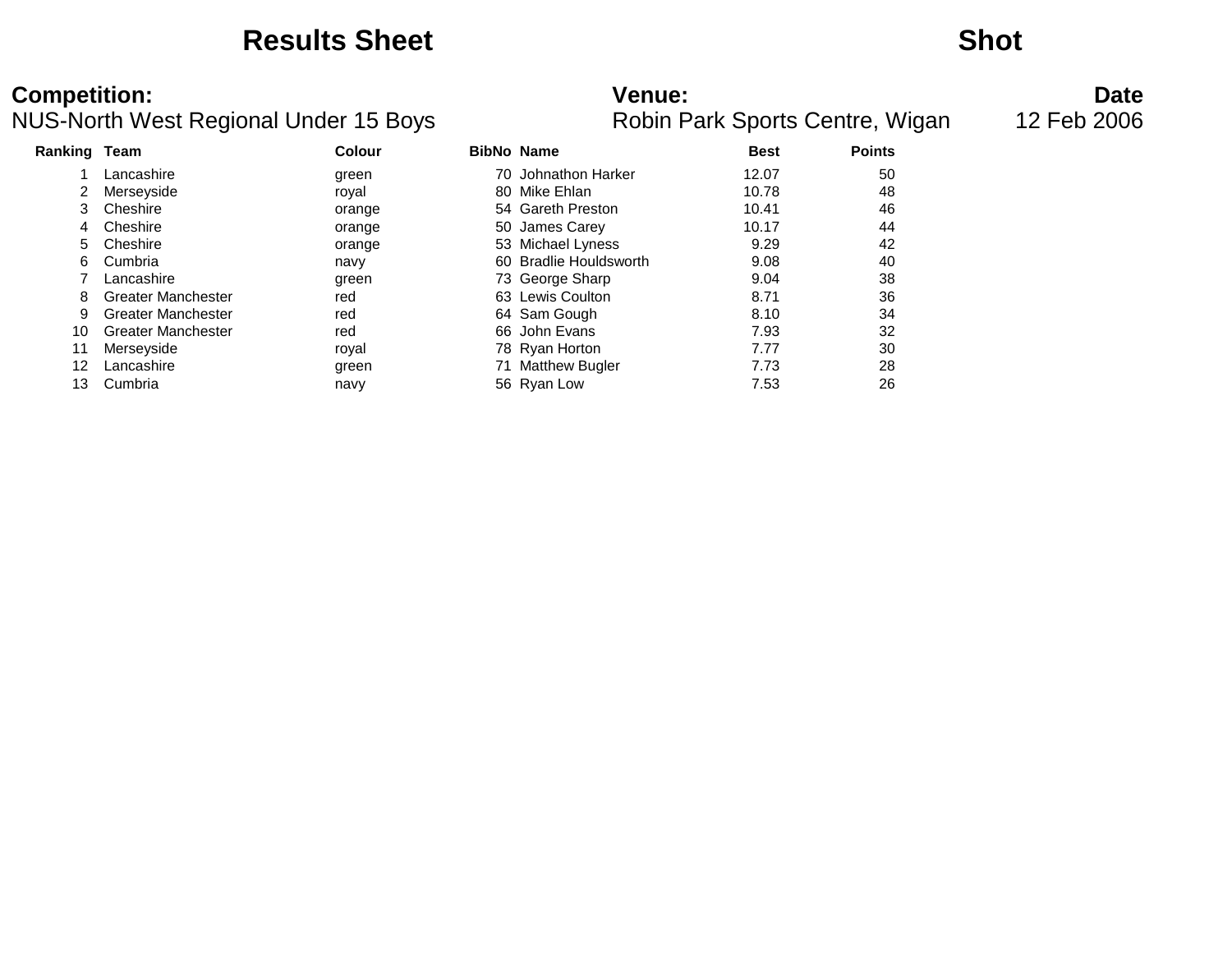### **Results Sheet Speed Bounce**

### **Competition: Date**<br>**NUS-North West Regional Under 15 Boys Date Robin Park Sports Centre, Wigan** 12 Feb 2006 NUS-North West Regional Under 15 Boys

| <b>Ranking Team</b> |                           | Colour |    | <b>BibNo Name</b>      | <b>Total</b> | <b>Points</b> |
|---------------------|---------------------------|--------|----|------------------------|--------------|---------------|
| 1=                  | Merseyside                | royal  |    | 77 Martyn Brown        | 84           | 49            |
| 1=                  | Merseyside                | royal  |    | 79 Anthony Marsh       | 84           | 49            |
| 3                   | Merseyside                | royal  |    | 81 Mark Hughes         | 82           | 46            |
| $4=$                | Cheshire                  | orange |    | 52 Stuart Price        | 80           | 43            |
| $4=$                | Lancashire                | green  |    | 72 Garetgh Jones       | 80           | 43            |
| 6                   | Lancashire                | green  |    | 75 Andrew Harrison     | 78           | 40            |
|                     | Lancashire                | green  |    | 74 Dominic Garrett     | 77           | 38            |
| 8                   | Cheshire                  | orange |    | 49 Luke Miller Briggs  | 76           | 36            |
| 9                   | <b>Greater Manchester</b> | red    | 67 | <b>Matthew Edwards</b> | 74           | 34            |
| 10                  | Cheshire                  | orange | 51 | Matthew White          | 69           | 32            |
| 11                  | <b>Greater Manchester</b> | red    |    | 68 Daniel Miller       | 60           | 30            |
| 12                  | Cumbria                   | navy   |    | 58 Matthew Lishman     | 56           | 28            |
| 13                  | <b>Greater Manchester</b> | red    |    | 65 Bandelle McClaren   | 52           | 26            |
| 14                  | Cumbria                   | navy   | 57 | Ben Welton             | 47           | 24            |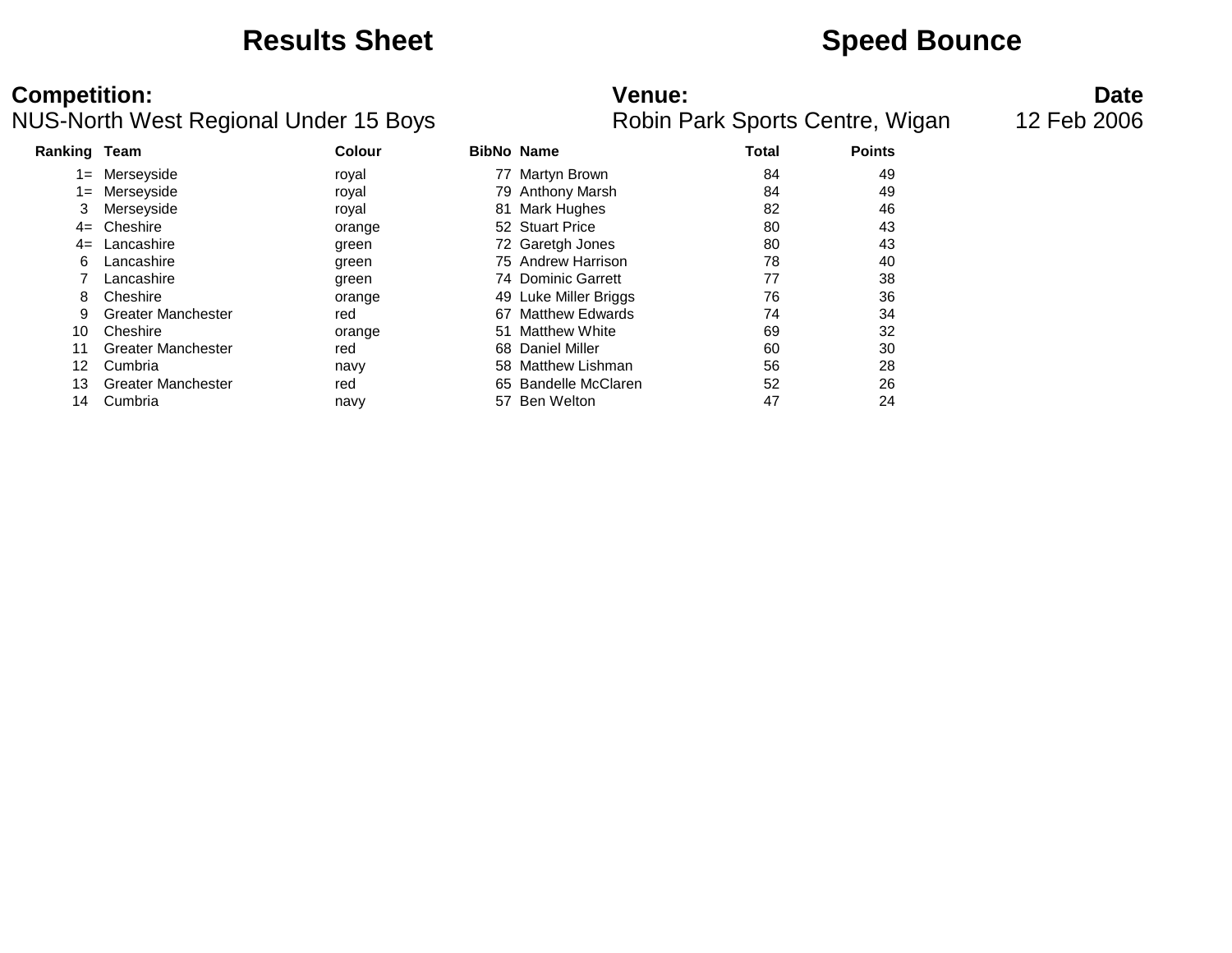### **Results Sheet Standing Long Jump**

### **Competition: Date**<br>**NUS-North West Regional Under 15 Boys Date Robin Park Sports Centre, Wigan** 12 Feb 2006 NUS-North West Regional Under 15 Boys

| Ranking Team |                           | Colour |    | <b>BibNo Name</b>      | <b>Best</b> | <b>Points</b> |
|--------------|---------------------------|--------|----|------------------------|-------------|---------------|
|              | Merseyside                | royal  |    | 79 Anthony Marsh       | 2.59        | 50            |
| 2            | <b>Greater Manchester</b> | red    |    | 65 Bandelle McClaren   | 2.58        | 48            |
| 3            | Cheshire                  | orange |    | 50 James Carey         | 2.47        | 46            |
| 4            | Cheshire                  | orange |    | 49 Luke Miller Briggs  | 2.46        | 44            |
| $5=$         | Cheshire                  | orange |    | 54 Gareth Preston      | 2.41        | 41            |
| $5=$         | <b>Greater Manchester</b> | red    |    | 63 Lewis Coulton       | 2.41        | 41            |
|              | Lancashire                | green  |    | 73 George Sharp        | 2.35        | 38            |
| 8            | Merseyside                | royal  |    | 78 Ryan Horton         | 2.34        | 36            |
| 9            | Cumbria                   | navy   |    | 56 Ryan Low            | 2.26        | 34            |
| 10           | <b>Greater Manchester</b> | red    | 67 | <b>Matthew Edwards</b> | 2.12        | 32            |
| 11           | Cumbria                   | navy   |    | 58 Matthew Lishman     | 2.04        | 30            |
| 12           | Lancashire                | green  |    | 71 Matthew Bugler      | 2.02        | 28            |
| 13           | Lancashire                | green  |    | 75 Andrew Harrison     | 1.93        | 26            |
| 14           | Cumbria                   | navy   | 57 | Ben Welton             | 1.82        | 24            |